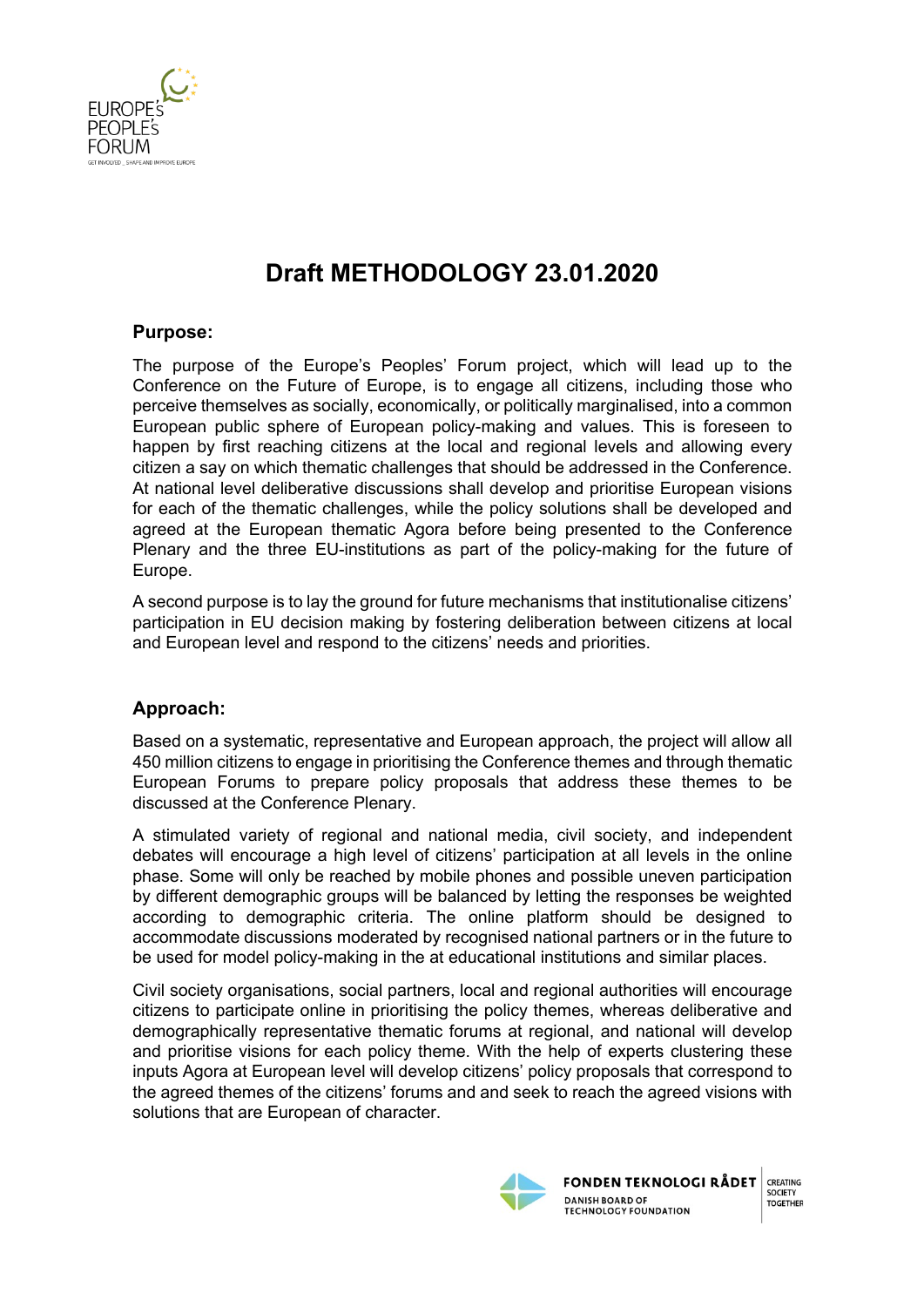

The final deliberations and development of policy proposals will take place at European level in thematic forums and be supported by independent experts.

The Citizens' Dialogues prepared by the European Commission that are due to take place at local, regional and national level should ideally be qualified by being based on the ideas and questions from demographically representative deliberations that address the chosen policy themes.

The Europe's Peoples' Forum project is designed in such a way that it may be scaled up to become a permanent mechanism to ensure citizens' engagement in EU policymaking on issues that influence their everyday life.

# **Organisational structures**

# *Steering Committee:*

A Steering Committee will be established for this project, based on the wishes from the EP, the EC and the Council, respectively and, we suggest, including representatives from the Europe's Peoples' Forum/Danish Board of Technology, CoR and EESC.

With respect to detailed methodology and the processing of data and content, Europe's Peoples' Forum is alone and independently responsible. On other issues as agreed the Steering Committee will be responsible for the overall process.

# *Research Validation Panel*

The Research Validation Panel has 7-9 members that are not selected by DBT or EPF but formally appointed by European associations of universities, researchers, think tanks, experts, local authorities, employees and employers and similar institutions. It is a key to ensure that the Research Validation Panel has a formal non-political and independent appointment of its members because the panel decides on issues of significant importance to the credibility of the whole process.

The purpose of the Research Validation Panel is to:

- Select independent short-term experts recruited through competitive recruitment
- Assess whether the background analyses for policy proposals are sufficient and valid and whether the inputs from citizens' online and face2face consultations are thoroughly reflected in the proposals.
- Assess whether the questions used in the consultations are without bias.
- Review the story board for the videos of each of the ten challenges



**FONDEN TEKNOLOGI RÅDET DANISH BOARD OF TECHNOLOGY FOUNDATION** 

CREATING SOCIETY **JOCILII**<br>TOGETHER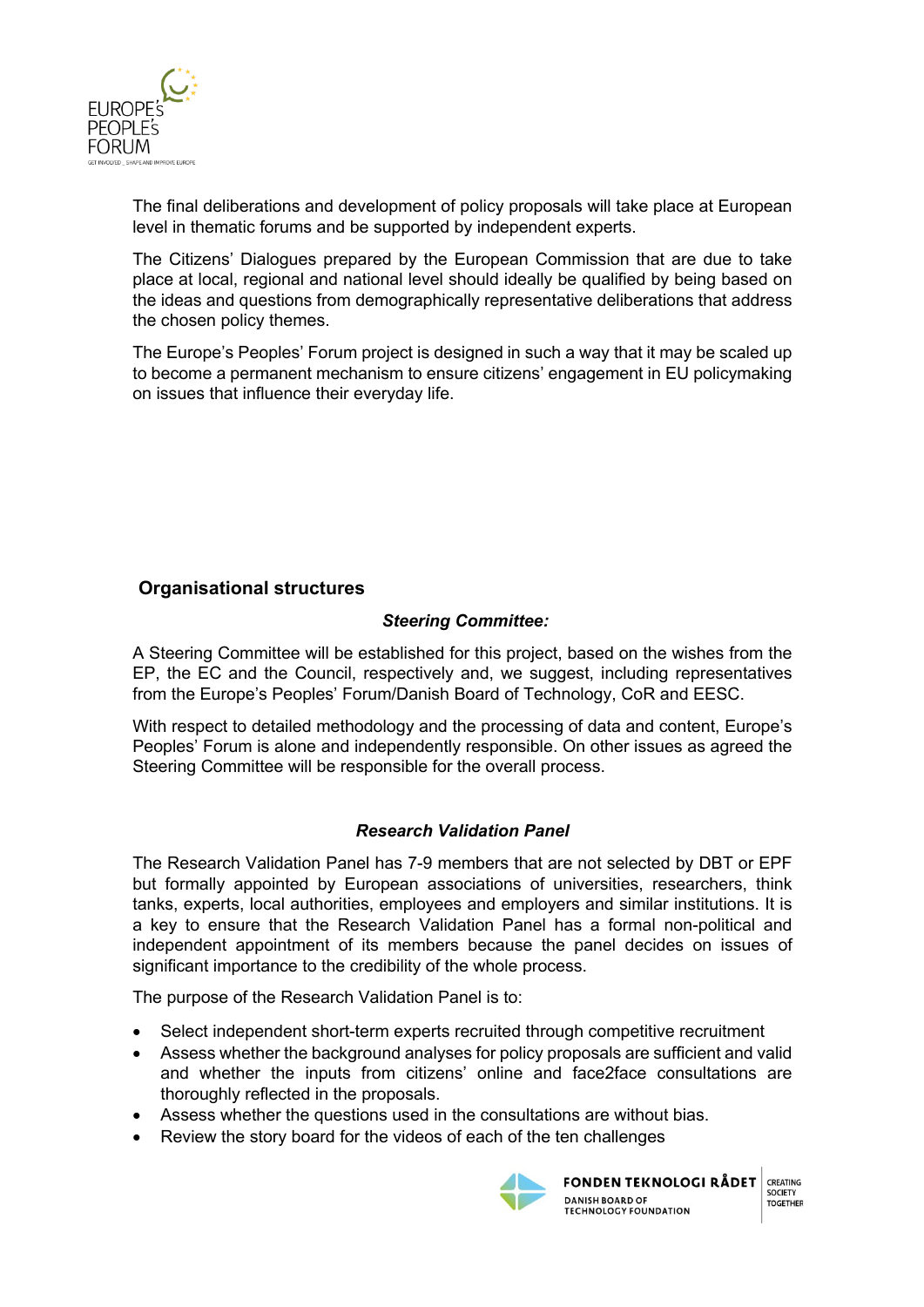

• Etc.

# *Methodological Advisory Group*

The Methodological Advisory Board has members invited by the Europe's Peoples' Forum/Danish Board of Technology among a number of individuals with expertise in citizens participation in local, national and international participatory processes.

The Methodological Advisory Board will review and advise on the further detailing of the methodology for Europe's Peoples' Forum*.* Eventually the Methodological Advisory Group could be asked to carrying a monitoring function for the project implementation, while an independent evaluation should be carried out under separate budget.

## **Phase 1 – Identification and training of national partners, validation of methodology**

- 1. The identification and validation of additional national partners in every member state is meant to strengthen diversity and reach. A balance among partners in every member state is sought on the axes of left/right policies and on strengthened national/federal decision making as well as indicators for capacity and reach for every institution. The **national partners** will consist of CSOs, youth organisations and professional interest organisations as in the EESC<sup>1</sup> that can stimulate and contribute to local and national discussions and facilitate that their members and networks participate online. Secondly, it could include local authorities through their national associations writing to their citizens with recommendations to participate as well as the national offices of the EP and EC. Guidelines will be prepared for all national partner organisations.
- 2. One **technical partner** in each member state will ensure a systematic and professionally based participation and moderation of the representative regional or national forums of citizens and will later in the process be prepared to review and give feedback on proposals.

To become a technical partner with the Europe's Peoples' Forum, the organization should have the following qualities:

- Credibility among policy makers and citizens and full independence from political parties, social groups, and other stakeholders with particular interests related to future structures and policies for the European Union.
- Have the professional skills necessary to perform a national citizen participation process in a fair and methodologically consistent manner – online as well as face2face.
- Based on non-profit meaning that there are no owners who profit from any kind of overhead from external funding. However, such overhead may stay in the institution to support other non-profit activities.
- A reputation as serious, professional, trust-worthy and effective organization
- The Danish Board of Technology approves the quality of each national technical partner according to the above criteria.
- 3. Meeting for Partner organisations Spring 2020 around 9 May with discussion and validation of methodology as well as training in methodology and implementation including

<sup>&</sup>lt;sup>1</sup> Labor unions, industrial and farmers associations, etc.

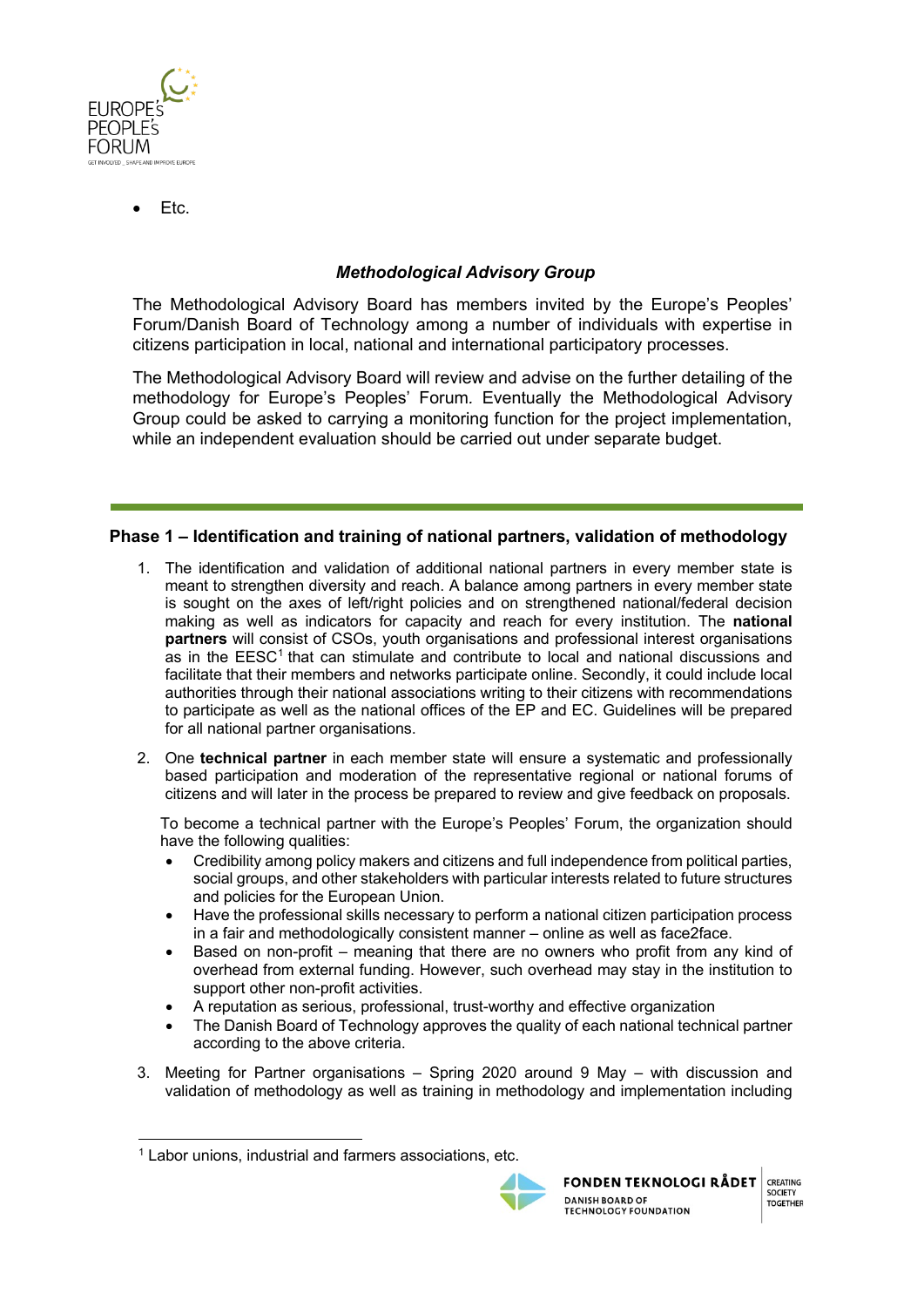

introduction to the online platforms. Participation: 3-4 participants from each country on average plus European partner organisations – CSOs, CoR, EESC, EPLO, EP, EC.

#### **Phase 2 – National online debate – preparation and implementation**

- 4. **Preparation:** The EC, the EP and the Council have suggested different policy issues to deal with during the Conference on the Future of Europe. Depending on the formulation of the priorities that are agreed among the 3 institutions, the citizens should be asked to prioritise three challenges among these policy issues
- 5. Independent experts selected by the Research Validation Panel upon agreed Terms of Reference will produce **descriptions of the challenges** with all their inbuilt conflicting interests between different parts of member states and society. In principle, half a page and up to five pages of background information and 5 quantitative questions on different approaches to solve each challenge are developed. Further, a handful of general questions for each thematic challenge is prepared for the later face2face discussions. The documents aim at local partners (instigating discussions in the public), technical partners (moderating the regional and national forum and later in some MS also the European thematic forums) and questions are available for citizens, youth groups and school classes that would be interested. The background documents and the questions that have been formulated by independent experts are reviewed by the Research Validation Panel.
- 6. Through a **partnership with regional public broadcasters** (for example Circom Regional) different videos from all parts of EU will illustrate the perceptions of the relevance and importance of these ten challenges in their particular regions and member states. The videos will be available both on the EPF platform in local language and for the public discussions that CSOs and others might have arranged. Probably also the regional public broadcasters will distribute many of them. The background structure for the programmes will be reviewed by the Research Validation Panel, but the editorial responsibility lies with the broadcasters.
- 7. A **communication and outreach strategy** is developed with a version for all Europe and a version for member-state level with individual action plans proposed for every country. The communication and outreach strategy should emphasize the European dimension of the citizens involvement and the themes discussed. The strategy should begin being implemented well in advance of the foreseen online debate.
- 8. Before the regional and national forums **three weeks of local online debate** open to all 450 million EU-citizens should take place in every country. and will be encouraged to participate online by local EPF-partner organisations, local authorities, and national EP- and EC-offices. Citizens cannot include elected politicians, senior government representatives, professional representatives of lobbies/political organisations and NGOs. The NGOs and interest organisations will be offered to present their opinion on the quantitative questions on their own website and to be used by the citizens through a link from the EPF online platform before the citizens alone express their priorities. The challenge online is to attract and keep citizens who are weak in reading and prefer pictures. In 5 member states more than 20 % of the population does not have internet. Some of these could be reached through smart phones. In order to reach also people who do not use Internet, a combination of TV-programmes, communication and feedback possibilities through traditional mobile phones should allow everybody to participate. Discussions are currently going on to establish cooperation with other organisations specialised in attractive online user interfaces.



**FONDEN TEKNOLOGI RÅDET DANISH BOARD OF TECHNOLOGY FOUNDATION** 

CREATING SOCIETY

**TOGETHER**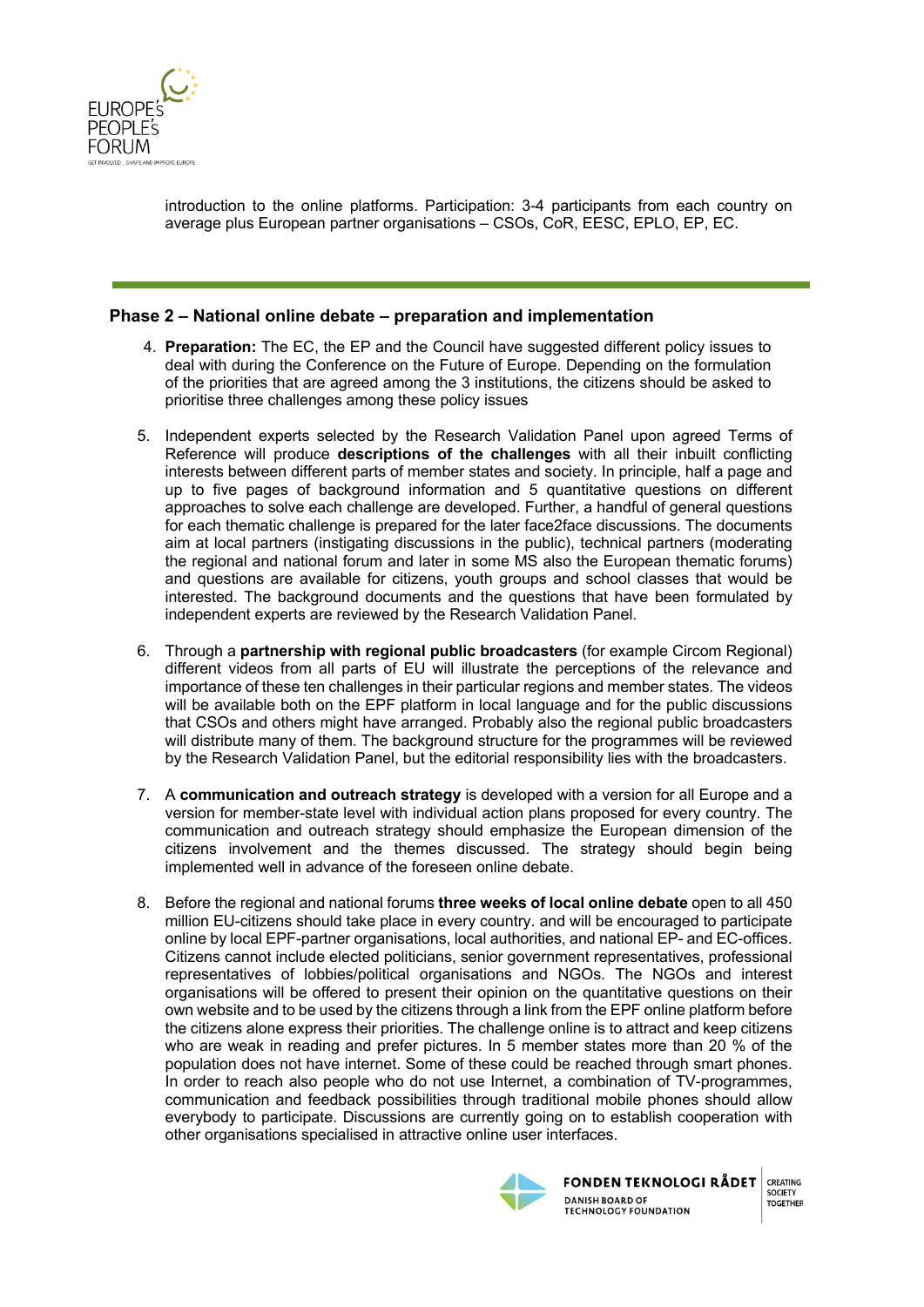

9. During these three weeks, everybody in the country has a possibility to **vote online among the policy themes put forward by the EU institutions and choose what** the citizens see as the **3 most challenging thematic issues** in relation to the Future of Europe (exact rules will be defined when the EU knows the themes). Within each of 3 challenges chosen by the participant he/she also answers the **5 quantitative questions on different approaches to solve the challenge**. This will also help in framing the discussions of the regional and national Forums. All parts of the population are encouraged to take part and particular emphasis is given to attract marginalised groups. The answers will be given **weight according to the demographic structure** of each member state. By the end every participant will online register with name and a few demographic data – as age and sex, education, work-situation, place of living etc. Carefulness in encouraged that citizens watch how the different themes are looked at from other parts of Europe. The exact order should be developed – either to allow the citizen to choose other information sources online before "voting" between different policy issues – or to encourage that information is taken in through media and the platform before prioritising. Important to ensure that we can avoid systematic fraud so people do participate more than once.

#### **Phase 3 – Collection of online data**

- 10. Every citizen who participates in the online debate on the national language platform has registered with name and demographic data as age, sex, education, work-situation and place of living. The citizen will confirm that the EPF may keep these data until the end of 2022. The citizen will further choose the three challenges that he/she finds most important among a list of ten European challenges. For each of these three challenges that he/she finds most important the citizen will choose among five different approaches the one he/she finds most important.
- 11. The EPF computer at Danish Board of Technology is directly connected to each of the 27 national platforms. Based on the demographic profiles of participants – (European Parliament defined them as geography, gender, age, socio-economic background and/or level of education) - the EPF will by pressing a button collect all the number of votes on different challenges in order to identity the top 3 challenges. If different demographic profiles select different top 3 challenges, the EPF will give the responses from each profile a weight that reflects the numbers of such profiles in the demographic data from Eurostat and the statistical offices in each member-state. The most frequently suggested approaches to deal with the three challenges will also be balanced against the actual demographic data.

#### **Phase 4 – Preparation of Regional or National Forums and of Citizens Dialogue**

- 12. The **videos exchanged** between the participating member states concerning the top challenges that the citizens chose online will also be used in the preparation of national forums and possibly also in regional forums within each member state. The goal is simply to show the different perceptions across Europe in order to give the local forums a broader European perspective on the development of visions in each national forum.
- 13. **Training material** is developed and prepared for distribution to the national technical partners who will **moderate the national forums** in order to secure that the development of visions in each forum will happen through the same processes and methods. The training material is developed by the Danish Board of Technology. Europe's Peoples' Forum and its independent experts will prepare the technical background with a variety of multiple visions that could be or might not be suggested by the citizens. This is not to influence the results of



**FONDEN TEKNOLOGI RÅDET** CREATING SOCIETY **DANISH BOARD OF TOGETHER TECHNOLOGY FOUNDATION**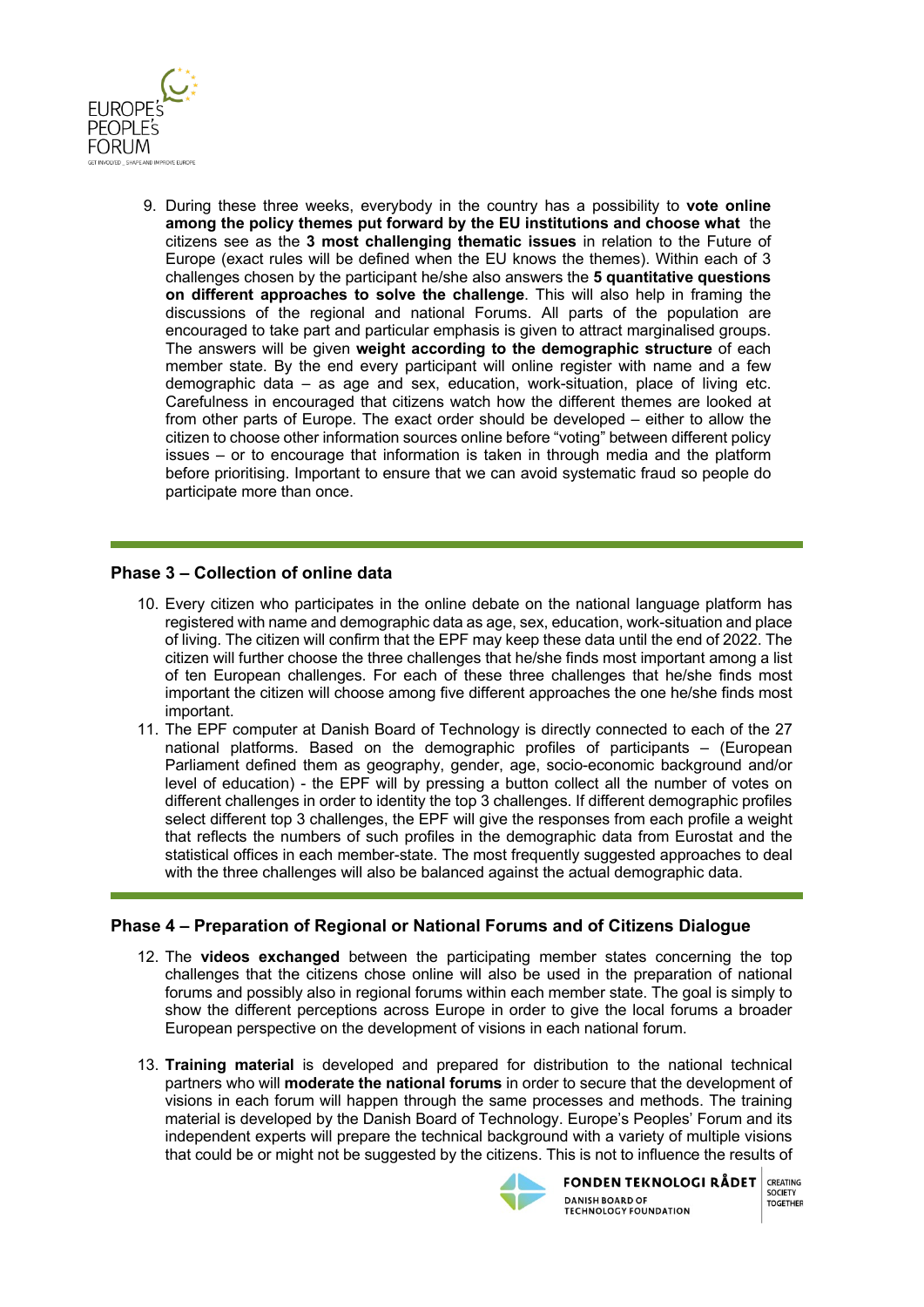

the Forum, but to give the moderators a reasonable minimal insight into possible approaches to the top challenges that were chosen online.

- 14. **Training material** is developed to the national technical partners who will moderate the national **Citizens Dialogues.**
- 15. 2 days **training seminar** at European level will take place for the technical partners.

## **Phase 5 – National Forum and Citizens Dialogue**

- 16. A **national forum of 100-200 demographically representative** citizens are chosen from those registered online in each of the 27 member states. They are brought together for one or two weekends to discuss the top challenges chosen online and by the European institutions and offer their visions by answering five open debate questions about how to solve these European challenges. A detailed manual will be developed for this event and in principle one could make a model with 3 regional forums taking place online and face2face, before the visions were presented at a national forum. It is a question about funding and a bit also time.
- 17. **On the first day** of the national forum NGOs and interest organisations are invited in the morning to present their views on how to solve the EU's top thematic challenges. Following these organisations independent experts from each theme should make a brief introduction and stay in the room to answer questions and help the citizens. In the afternoon the citizens will be left alone with the moderator and the exerts to begin discussing visions for the challenges. **On the second day** the discussion will end by noon with 2 agreed visions for each of the thematic open questions. The discussions will take place in local languages and the 10 visions later translated into English for the online platform. A combination of thematic work groups and plenary is used.
- 18. **Citizens Dialogue** will take place in the afternoon of the second day of the national forums. In each Citizens Dialogue the demographically representative citizens will present their visions and ask questions to the high-ranking EU-representatives. The Citizens Dialogue will be an open meeting, but the first part of the Citizens Dialogue meeting will be dedicated to the questions and visions from the national forum's participants.
- 19. The answers given through the Citizens Dialogue will be considered by the representative citizens and possible adjustments of the agreed visions will take place, before the end of each national forum. In principle it will be possible that other organisations are responsible for the session of the Citizens Initiatives. Depending on the size of country, 3**-10 citizens from each national forum will** take part **in the subsequent European level forums.**

#### **Phase 6 – Clustering of visions from the 27 countries**

- 20. **Independent thematic experts** are recruited competitively for short-term positions and will work across all phases. A meeting between the experts will take place. It is foreseen that the experts each know about one of the chosen thematic challenges, about the special and controversial political issues in relation to EU and the possible different factors that can be some of the obstacles for finding a solution.
- 21. The thematic experts will **cluster the citizens' visions** within the agreed themes in order to simplify the subsequent formulation of policy proposals. To ensure accountability and



**FONDEN TEKNOLOGI RÅDET DANISH BOARD OF TECHNOLOGY FOUNDATION**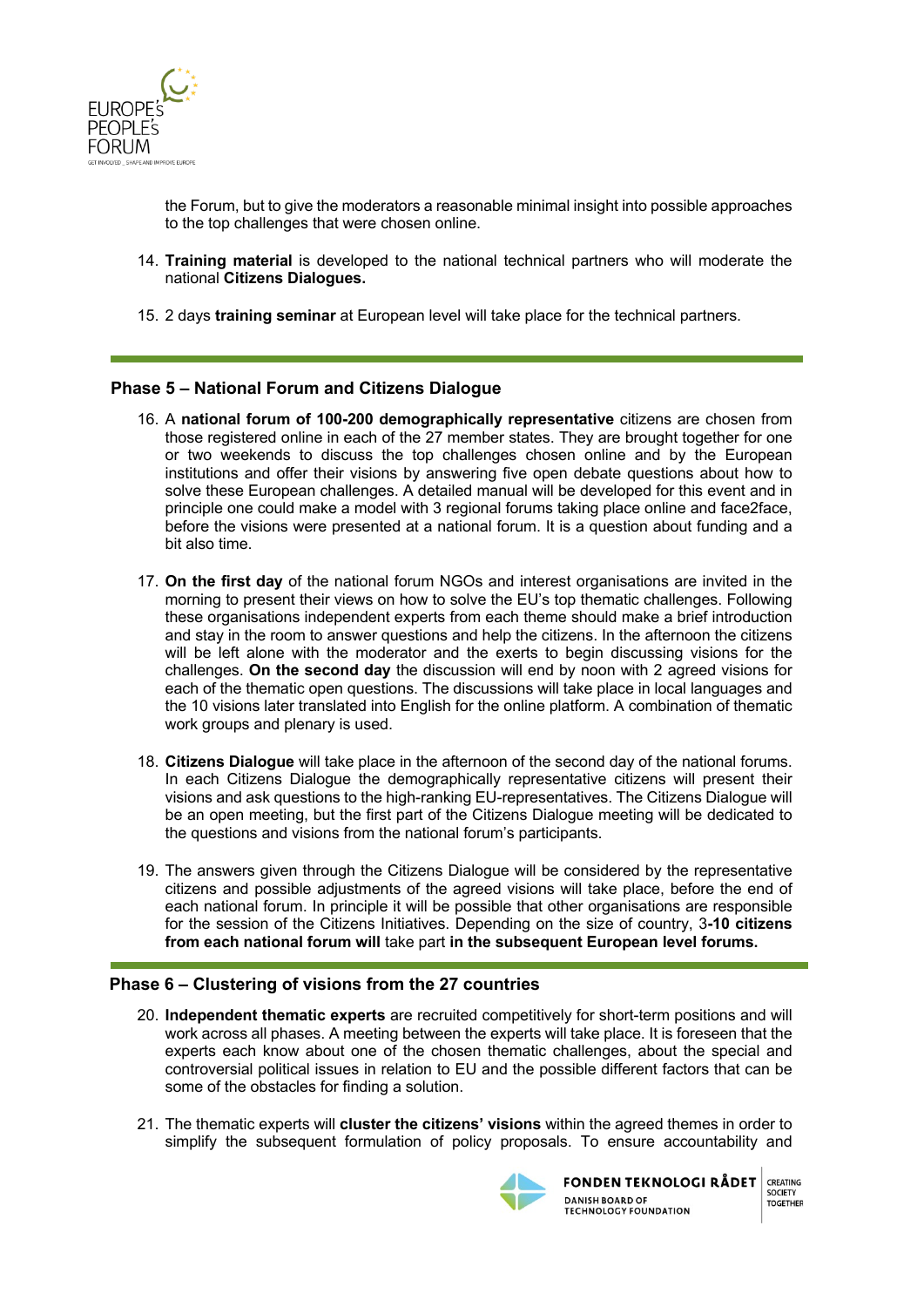

influence the visions proposed from the 27 different national forums will be tagged so it is possible for citizens online to follow and comment on the clusters as well as the policy proposals that their visions are used for.

## **Phase 7 – Outline of policy proposals and pressure test**

- 22. Based on a summary of the received quantitative priorities and the documented and argued clustering of visions from the 27 national forums the thematic experts develop these inputs into a **first argued outline of 2-5 policy proposals within each theme.**
- 23. To **pressure test** the outlined proposals the 27 **national moderators** are invited to give their feedback to help safeguard that the online quantitative priorities and visions from the citizens forums are reflected in the outlined proposals.
- 24. Further, the **outlined policy proposals are placed on the online platform** and sent to all those who participated in the national online platforms and in the national forums in the earlier phases. This allows them to comment on the link between the proposals and the quantitative priorities and visions. If comments from citizens require additional analyses the experts will do this.
- 25. Finally, the **Research Validation Panel** will review if each policy proposal seems to reflect the results of the online process and the national forums and whether the analyses behind each policy proposal is coherent and sufficient for a quality policy proposal.

#### **Phase 8 – Thematic European Forums**

- 26. 4 to 6 thematic **European Forums will take place** with 2-300 representatively selected participants that speak either English/French or German speaking citizens' representatives that were chosen from the 27 national forums will together with the thematic experts meet for 3-4 days to discuss the first outlined policy proposals made by independent experts for each of the thematic challenges and to further discuss and agree on further analyses and writing of the outlined policy proposals. If needed the experts help by carrying out additional legal, economic or social analyses in order to ensure genuine and comprehensive policy proposals that together reflect the diversity from the 27 countries.
- 27. It should be considered among those who took part in the initial online process to invite young people to form a separate **Europe's Youth's Forum** and in parallel with the representative forum to build separate youth policy proposals for each of the selected themes. This could take place in cooperation with existing European youth organisations including new networks and continue online until a second and final Europe's Youth Forum.
- 28. The **Research Validation Panel** reviews the outlined draft policy proposals to ensure that the citizens' online choices and face2face visions have been reflected in the outlined proposals and that all analyses are genuinely carried out.
- 29. 4 to 6 final **European Forums** with the same participants will meet and finalise **two different versions of policy proposals** for each of the thematic challenges. This will happen through a combination of group and plenary discussions.



**FONDEN TEKNOLOGI RÅDET DANISH BOARD OF TECHNOLOGY FOUNDATION**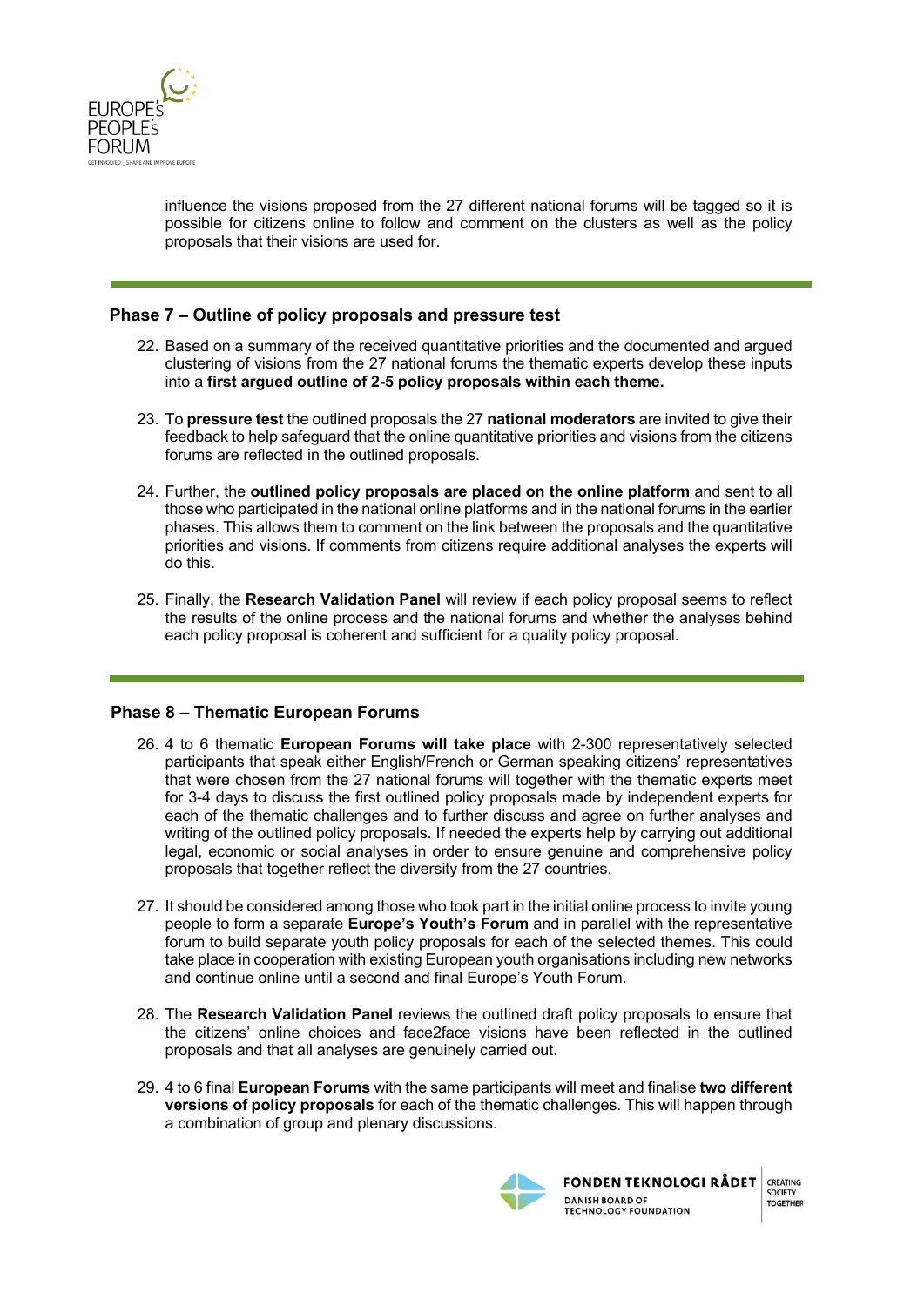

30. The thematic European Forums are all live streamed, and the citizens can give their online comments.

#### **Phase 9 – Selection and ranking of policy proposals**

- 31. **2-5 versions of policy proposals for each of the thematic challenges** are put on the **online platform**. The explanation of the consequences of and the analyses behind the two versions are also on the platform. They are translated into all necessary languages and online debates are encouraged. Comments in English are invited from citizens and from partner organisations.
- 32. A **Europe wide online voting** on the two different proposals for each of the 4-6 themes is carried out among all registered participants and defined to take account of any demographic imbalances when concluding about the final results. As many citizens as possible must vote to ensure credibility. The policy proposals within each challenge are ranked according to the votes they receive.

## **Phase 10 – Presentation to the thematic Conference Plenaries on the Future of Europe**

- 33. The **citizens' preferred policy proposal** within each of the thematic challenges is the one that is presented to the Conference Plenary on the Future of Europe. The three policy proposals will be given layout, translation and power points to make them presentable.
- 34. With some delay the citizens' proposal will be presented to the relevant **thematic Conference Plenary**. The thematic conference plenaries could be constituted by representatives from the three European institutions (EP, EC and European Council), mayors from big, small, provincial and capital cities, representatives from the 27 member states' parliaments, European Social Partners and representatives from the thematic Europe's Peoples' Forums to present and defend the policy proposals they have developed.
- 35. Besides the citizens' proposals for the thematic Conference Plenaries the **political groups** should be invited to prepare an analysis of each of the citizens' proposals and the Commission should further for each thematic proposal from the citizens make an analysis and an argued conclusion on whether to turn the proposal into law. EP could also invite Committee of Regions and EESC to prepare their comments and proposals for the conference.
- 36. During each of the thematic Conference Plenaries one or two choices to do should be clearly presented online and allow those of the 450 million citizens who registered online to vote about the choices. This would allow a **two-way stream between citizens** and the conference. Further, live streaming of the conferences should allow all citizens to communicate their opinions via Twitter on a screen in the conference hall.
- 37. Each of the 4-6 thematic Conference Plenaries will discuss and tentatively agree on a common **future EU policy** for the different thematic challenges
- 38. It is essential for the success of citizens participation in the policy-making process that their policy proposals are seriously considered and analysed by the EP and the EC. It would also be logic and helpful if participating **citizens from the European Forum are invited to**



**FONDEN TEKNOLOGI RÅDET DANISH BOARD OF TECHNOLOGY FOUNDATION** 

CREATING SOCIETY

**TOGETHER**